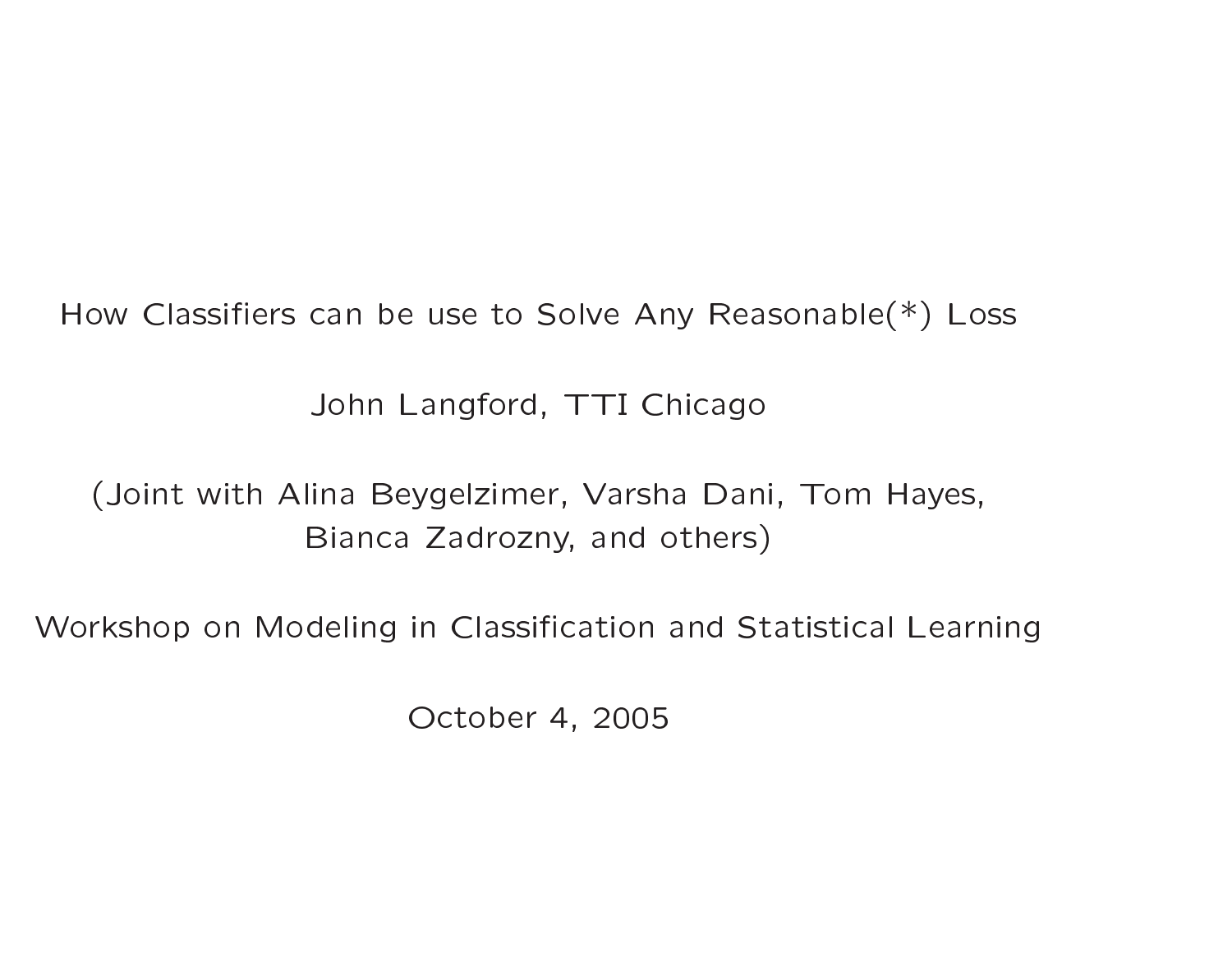## A Machine Learning Dream



Is the dream possible?

No: That's what crypto is all about.

Yes: Humans do it well on the problems we care about.

It is all a question of extent.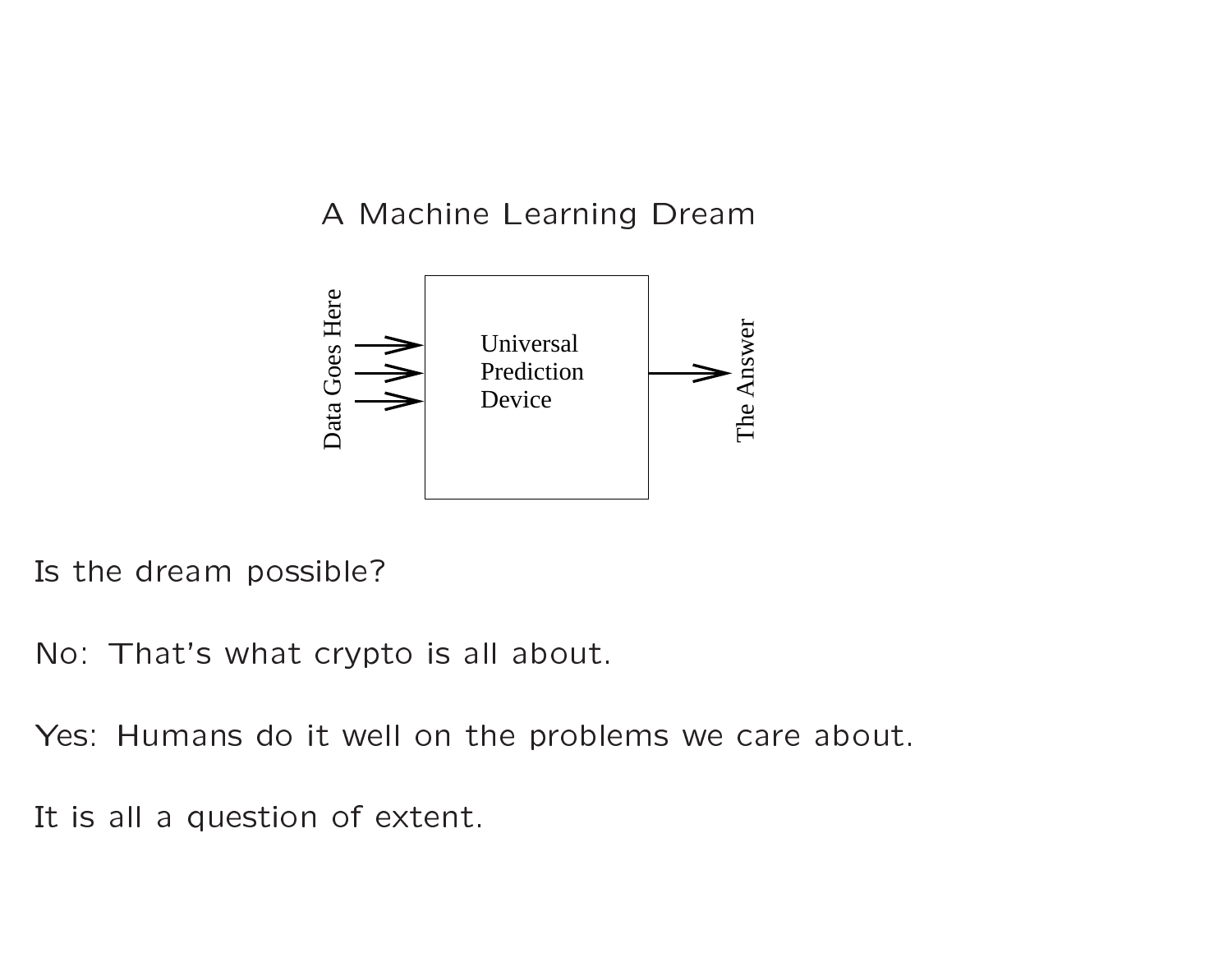Two Versions of the Dream



"New problem/new algorithm" vs. "it's all one problem"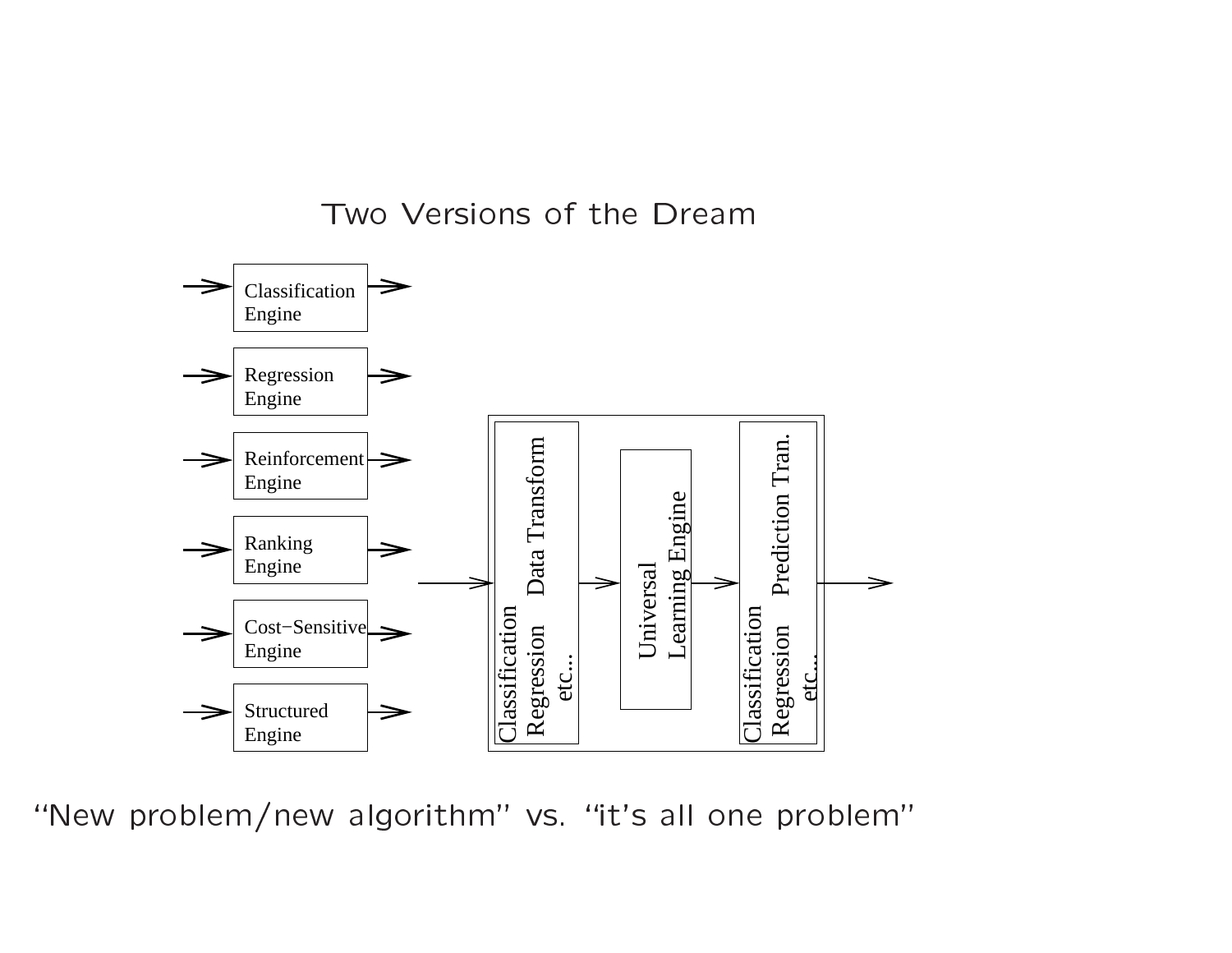#### **Basic Questions**

- 1. Can this work, mathematically? [yes]
- 2. Can this work, empirically? [yes]
- 3. How do you reason about the {data, prediction transform} pair? [new theorem style]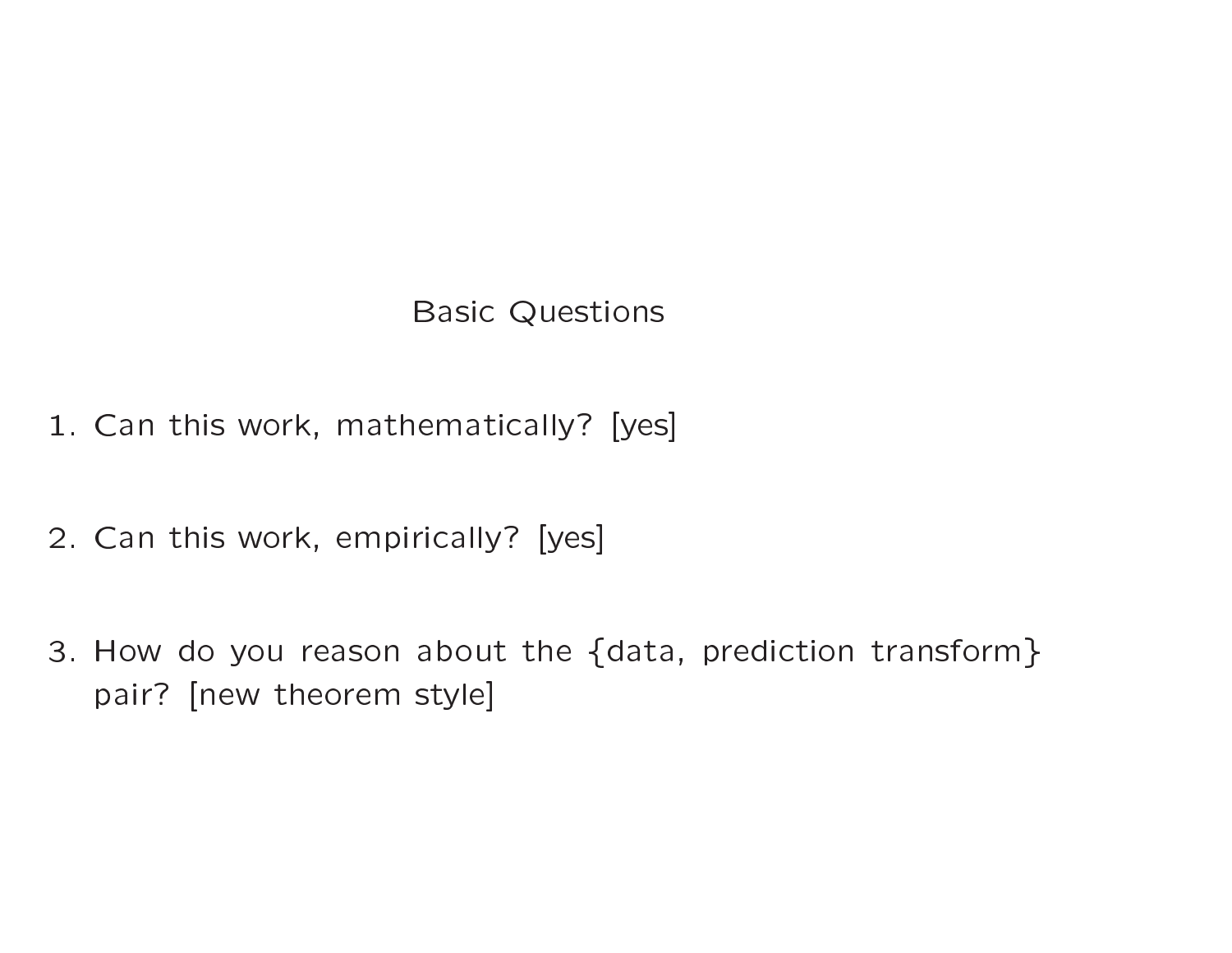The Reductionist Style for Solving Learning Problems

- 1. Define the real problem.
- 2. Create a {data, prediction transform} pair.
- 3. Analyze  $(2)$ .

(a) If satisfied use with a standard learning algorithm.

(b) If not, use  $(3)$  and go to  $(2)$  again.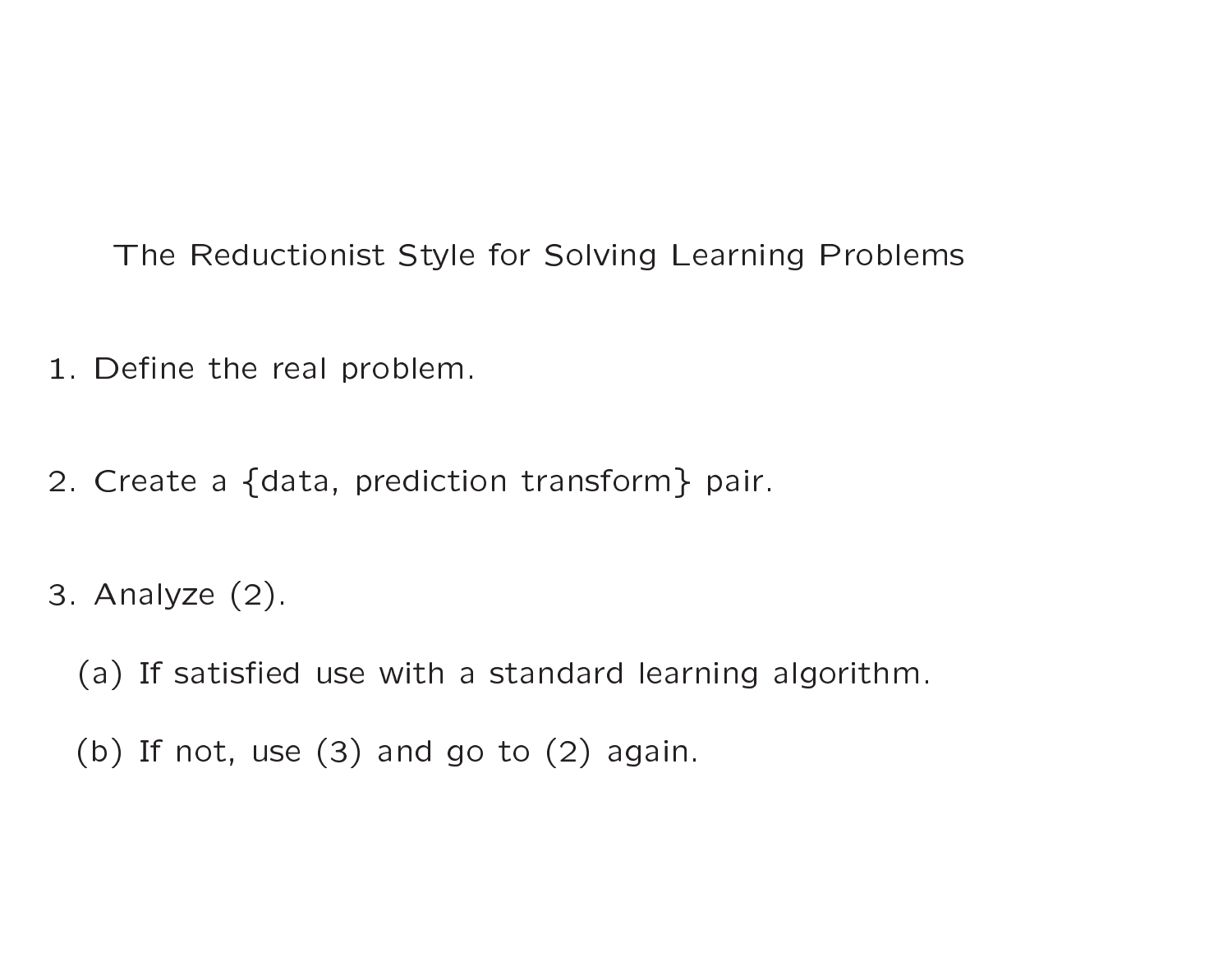Defining the Learning Problem

Learning Problem =  $D, X, K, Y, \ell$ 

 $K = "advice"$ 

 $X =$ Features

 $D =$  measure on  $X \times K$  you care about

 $Y =$ prediction space

 $\ell: K \times Y \to [0, \infty) = \text{loss}$ 

[see KDDcup 2004]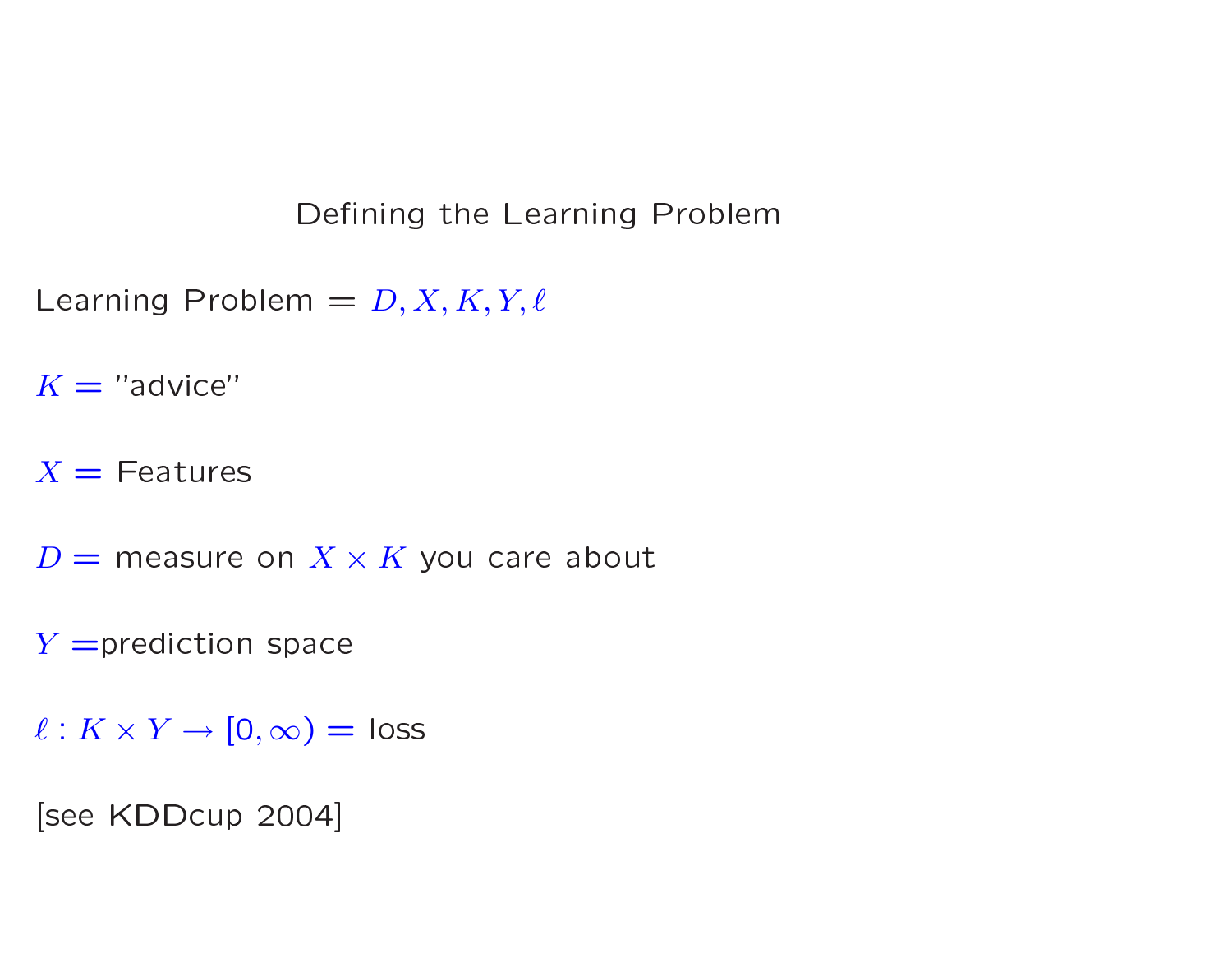# Step (1) Class Probability Estimatio  $\overline{a}$

- Step (1) Class Probability Estimation<br>• Problem: A measure D on  $X \times \{0,1\}$  where X is a feature space.  $rac{1}{\sqrt{1}}$ • Problem: A measure D on  $X \times \{0, 1\}$  where X<br>space.<br>• Probabilistic Classifier:  $c_p : X \to [0, 1] =$  predicto
- $\frac{1}{2}$ Publistic Classifier:  $c_p: X \to [0,1] = \text{predictor}$ <br>  $S = (X \times \{0,1\})^*$  find probabilistic classifie
- Probabilistic Classifier:  $c_p : X \to [0, 1] =$  predictor<br>• Given  $S = (X \times \{0, 1\})^*$  find probabilistic classifier  $c_p$  with  $S = \begin{pmatrix} 1 & 0 & 0 \\ 0 & 0 & 0 \\ 0 & 0 & 0 \\ 0 & 0 & 0 \\ 0 & 0 & 0 \\ 0 & 0 & 0 \\ 0 & 0 & 0 \\ 0 & 0 & 0 \\ 0 & 0 & 0 \\ 0 & 0 & 0 \\ 0 & 0 & 0 \\ 0 & 0 & 0 \\ 0 & 0 & 0 \\ 0 & 0 & 0 & 0 \\ 0 & 0 & 0 & 0 \\ 0 & 0 & 0 & 0 \\ 0 & 0 & 0 & 0 \\ 0 & 0 & 0 & 0 & 0 \\ 0 & 0 & 0 & 0 & 0 \\ 0 & 0 & 0 & 0 & 0 \\ 0$ small squared error: 0<br>r:

 $e_p(D, c_p) = E_{(x,y)\sim D}[(c_p(x) - y)^2]$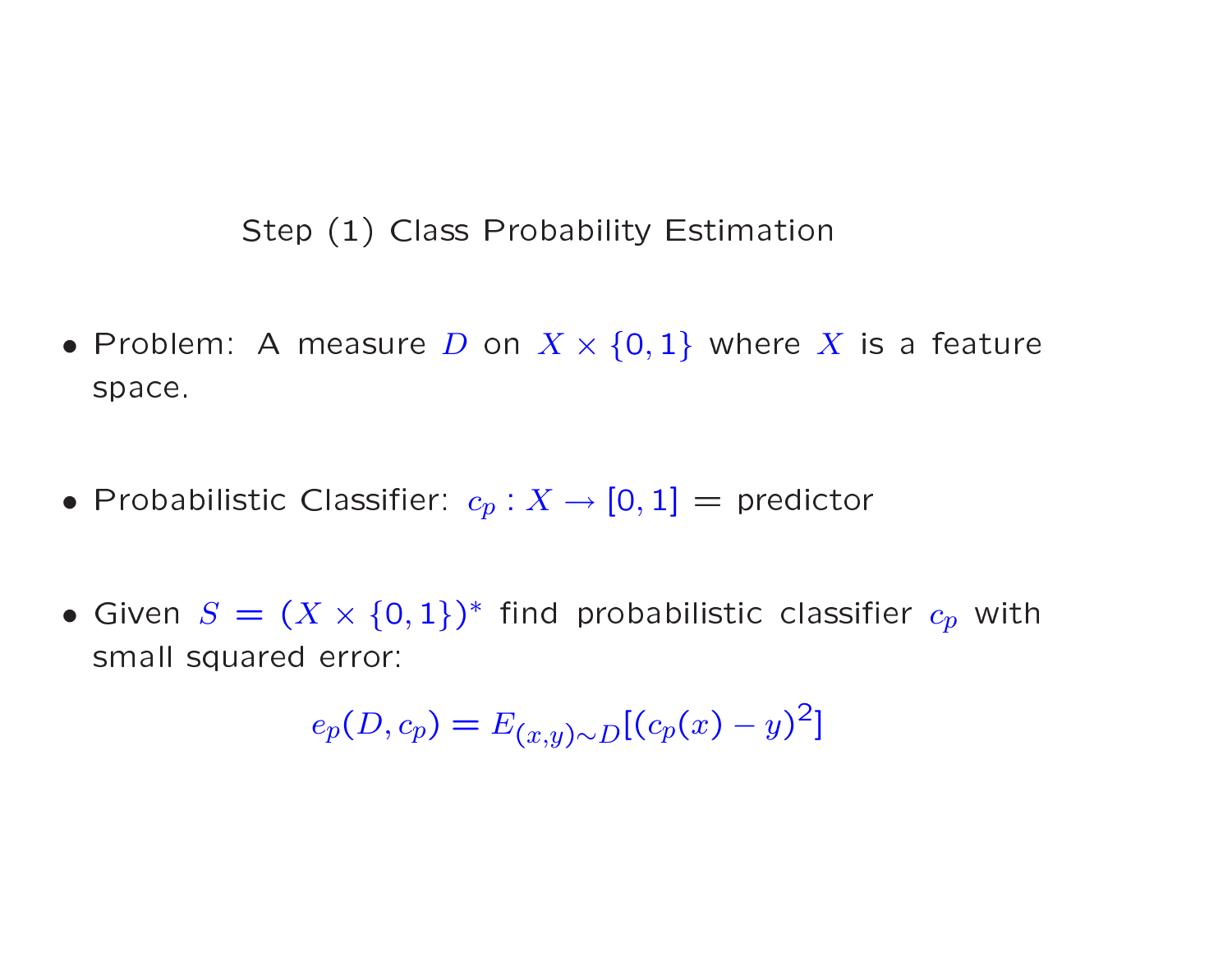Step (2) The Probing Method: Observations<br>
Step (2) The Probing Method: Observations

Step (2) The Probing Method: Observations<br>Observation: if c is perfect,  $c(x) = 1 \Rightarrow D(y = 1|x) > 0.5$ Dbservation: if  $c$  i<br>1. Pick  $p \in (0, 1)$ .

Dbservation: if  $c$  is perfect,  $c(x) = 1 \Rightarrow D(y = 1 | x) > 0.5$ <br>1. Pick  $p \in (0,1).$ <br>2. Map  $(x,y) \rightarrow (x, y, |y-p|)$  (= importance weighted example  $\begin{bmatrix} 1 \ 1 \end{bmatrix}$ 

Let then,  $c(x) = 1 \Rightarrow D(y = 1|x) > p$  $c(x) = 1 \Rightarrow D(y =$ <br>
n Expected Impo

| if $c$ perfect then, $c(x) = 1 \Rightarrow D(y = 1   x) > p$ |  |                                            |
|--------------------------------------------------------------|--|--------------------------------------------|
|                                                              |  | Prediction   Expected Importance given $x$ |
| Proof:                                                       |  | $(1-D(y=1 x)p)$                            |
|                                                              |  | $D(y=1 x)(1-p)$                            |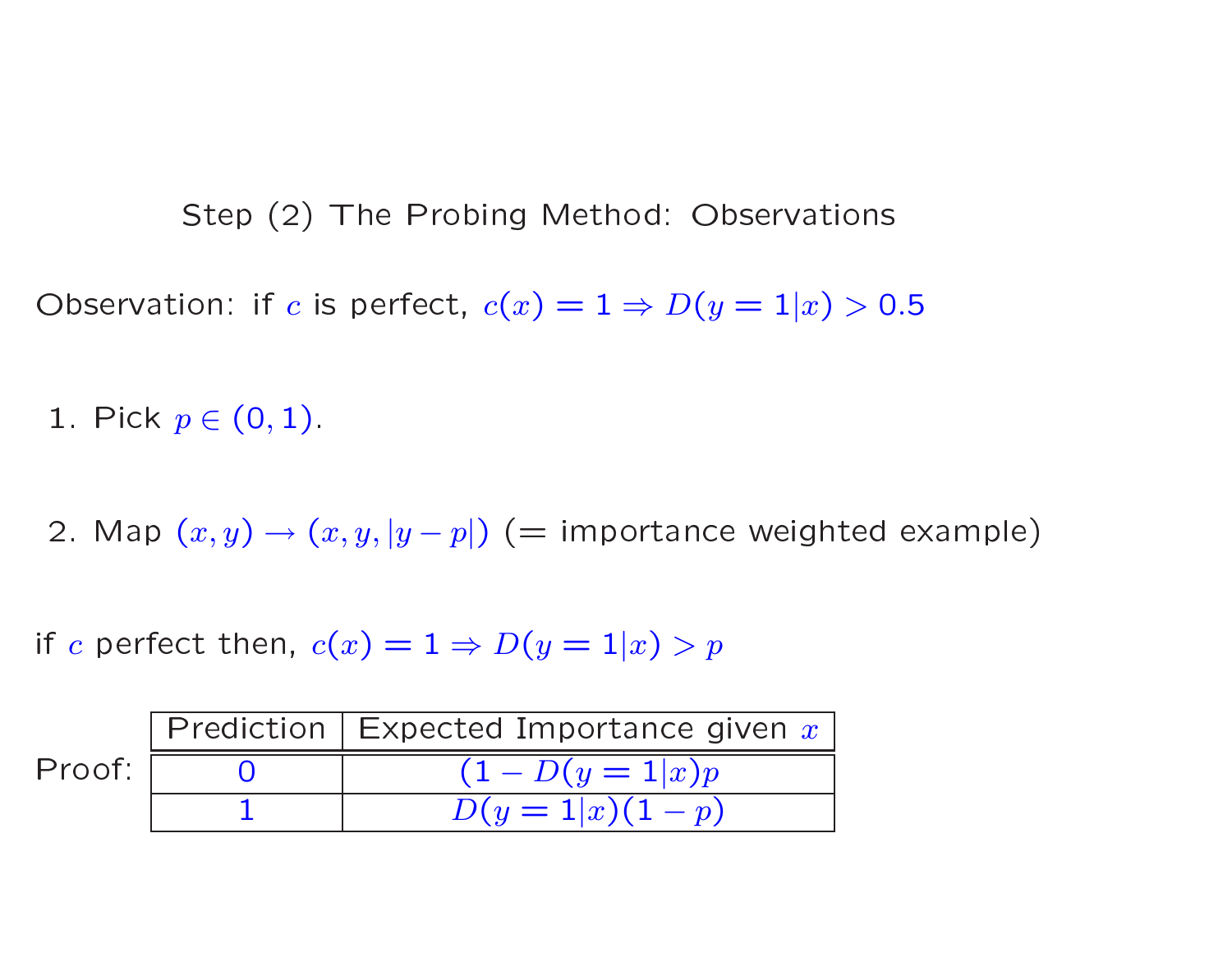

weight

importance weighted sample

importance weighted classifier

importance weighted prediction

probabilistic prediction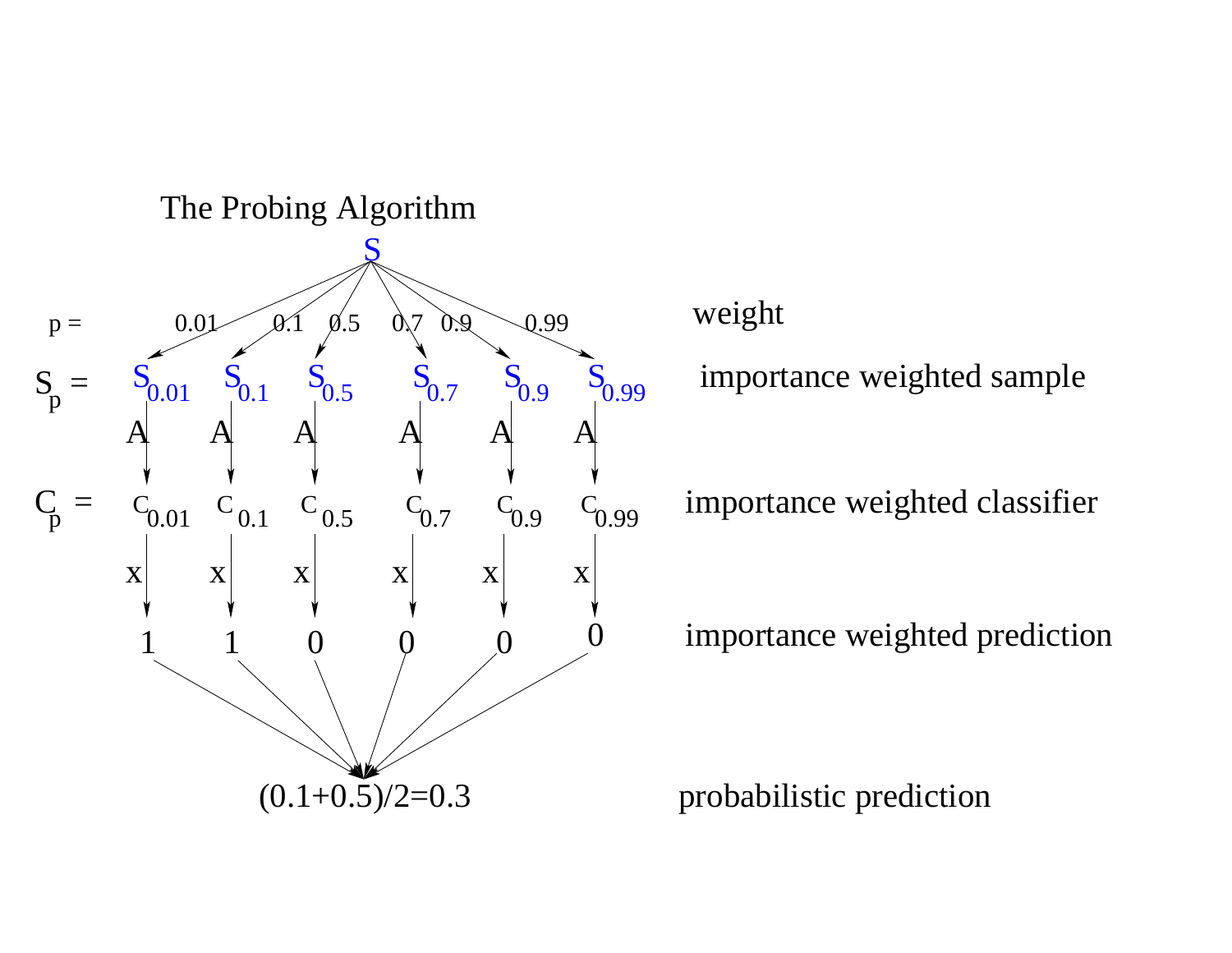Step (2) The Probing Method: Details

- 1. How do you make classifier take weights? [Costing Reduction]
- 2. How do you deal with nonmonotonic predictions? [Sort]
- 3. How do you discretize on  $p$ ? [Uniform grid or on demand]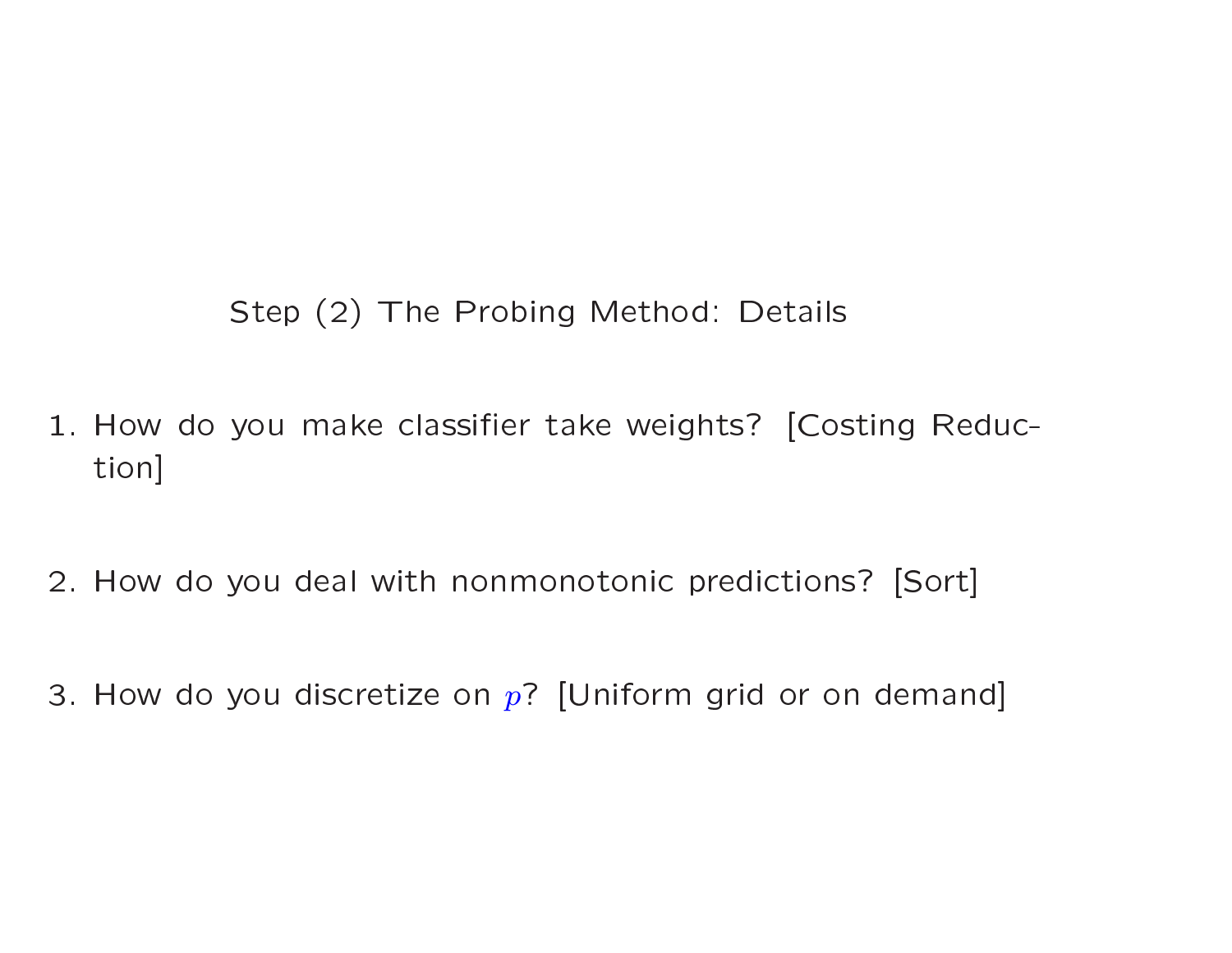# Step (3) The one classifier trick

We learn many classifiers in parallel. They could be one classifier.

1. Let 
$$
S = \bigcup_p \{ (x, p > 0, y, i) : (x, y, i) \in S_p \}
$$

- 2. Let  $c = \text{Costing}(S, A)$
- 3. Let  $c_p(x) = c(x, p)$

Good for practice? Unknown.

Handy for theory: we can think about drawing from induced distribution on c by drawing from  $(x, y) \sim D$  and  $p \sim U(0, 1)$  to generate a sample from induced distribution  $Probability(D)$ .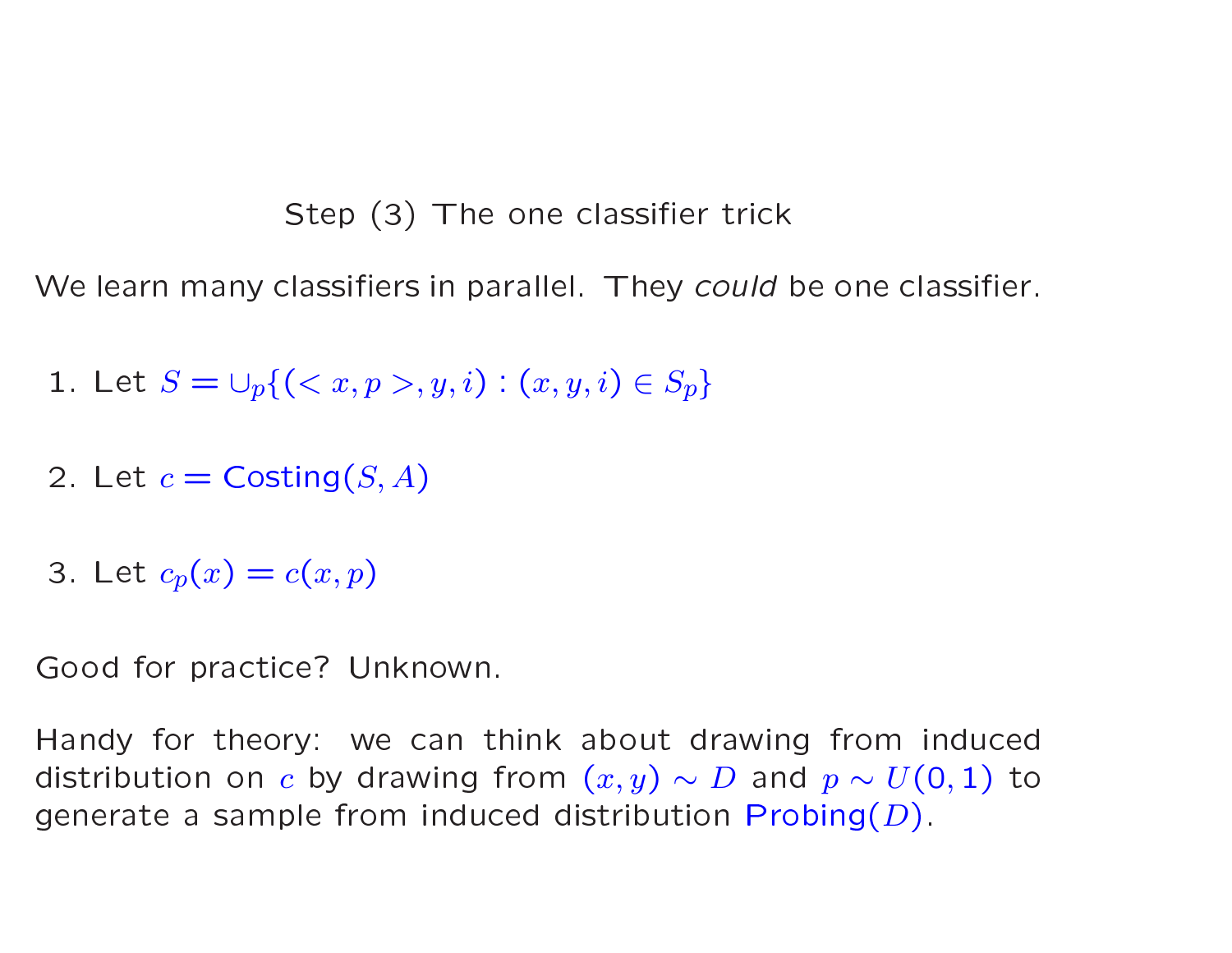# Step (3) Probing Theory

Cute observation:  $Probability_C(x) = Pr_{p \sim U(0,1)}(c(x,p) = 1)$ 

Theorem: (Probing Translation) For all  $c: X \times [0,1] \rightarrow \{0,1\}$ , for all D on  $X \times \{0,1\}$ 

> $E_{x,y\sim D}(D(y|x) - \text{Probing}_c(x))^2$  $0 \le e(\mathsf{Probing}(D), c) - \min_{c'} e(\mathsf{Probing}(D), c')$

... spooky. You don't know  $D(y|x)$ , yet minimizing  $e(\mathsf{Probing}(D), c)$ always implies good estimates of  $D(y|x)$ .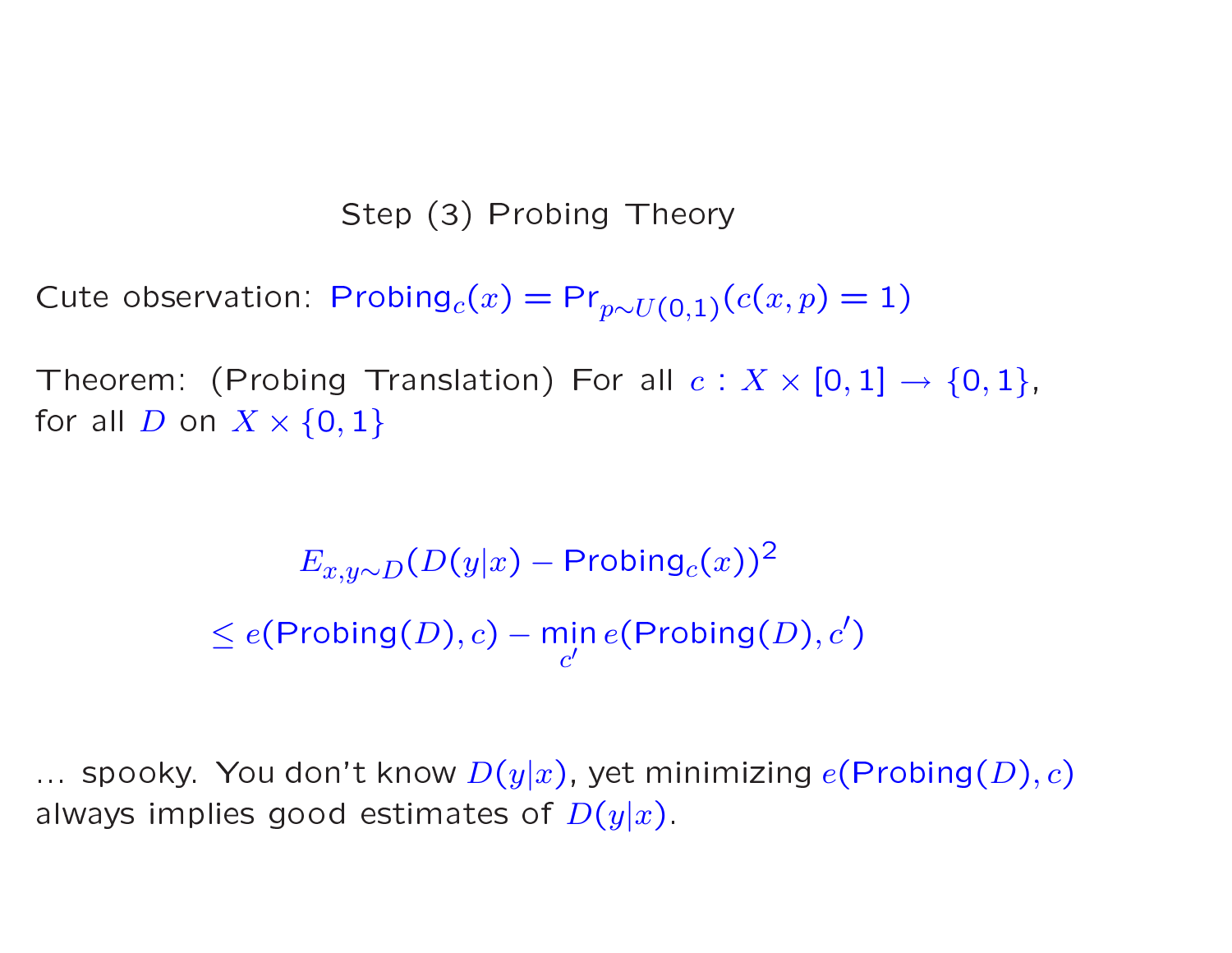Step (3) The proo  $\mathsf{f}$ 

Step (<br>
Step (<br>
Expected importance  $=\frac{1}{2}$  so 3

 $e(\mathsf{Probing}(D), c) - \mathsf{min}_{c'}\, e(\mathsf{Probing}(D), c')$ 

 $= 2E_{p,(x,y)\sim D}|y-p|I(c(x,p) \neq y)$ −min $\{(1\!\!-\!\!p)D(1|x),p(1\!\!-\!\!D(1|x)\}$  $\begin{split} &e(\mathsf{Probing} (D), c) - \mathsf{min}_{c'}\, e(\mathsf{Probing} (D), c')\ & = 2 E_{p, (x, y) \sim D} |y{-}p| I(c(x, p) \neq y) {-} \mathsf{min}\{(1{-}p)D(1)\} \end{split}$ ("2" comes from the distribution shift theorem)  $\begin{align} \text{prtanci} \ \text{m} &\to p |I(\text{m the}) \end{align}$ 

mes from the distribution shift theore

 $-2p,(x,y)\sim D\{y\}$   $F\{1\}$  ( $\infty$ , $F\}$ )  $\}$   $\sim$   $\sim$   $(1-\omega)$ ,  $F\{2\}$   $\sim$   $(1-\omega)$ ,  $\sim$   $(1-\omega)$ <br>  $\sim$  2E<sub>x, $p$ </sub>E<sub>y∼D|x</sub>|y − p| $I(c(x, p) \neq y)$  − min{(1 − p)D(1|x), p(1 − D(1|x)}<br>  $\sim$  D(1|x)}<br>
For any x, p, either c pre  $D(1|x)$  $\begin{split} \mathcal{L}(1|x) = 2 E_{x,p} E_{y\sim D|x} |y-p| I(c(x,p) \neq y) - \mathsf{min} \{ (1-p) D(1|x), p(1-p) | z \} \ \mathcal{L}(1|x) \} \end{split}$  For any  $x,p$ , either  $c$  predicts perfectly (difference  $=0$ ) or not.  $p = p\left[\frac{P(z(x, p) \neq y) - \min\{(1-p)D(1|x), p(1-p)\}}{p(1-p)}\right]$ <br>
Der c predicts perfectly (difference = 0) or not.<br>  $p = 2\left[(1-p)D(1|x) - p(1-D(1|x))\right] = 2|p - D(1|x)|$  $\{x, p \in y \sim D | x | s-p \in (\infty, P) \}$ <br>  $\{x, p, e$  ither c predicts perfectly (difform  $x, p$ , either c predicts perfectly (difform)<br>  $\{x, f\}$  of misclassification  $= 2|p - D(1|x)|.$ 

For<br>If no

any  $x,p$ , eith ${\sf t}$ , difference

 $\Rightarrow$  cost of misclassification  $= 2|p - D(1|x)|$ .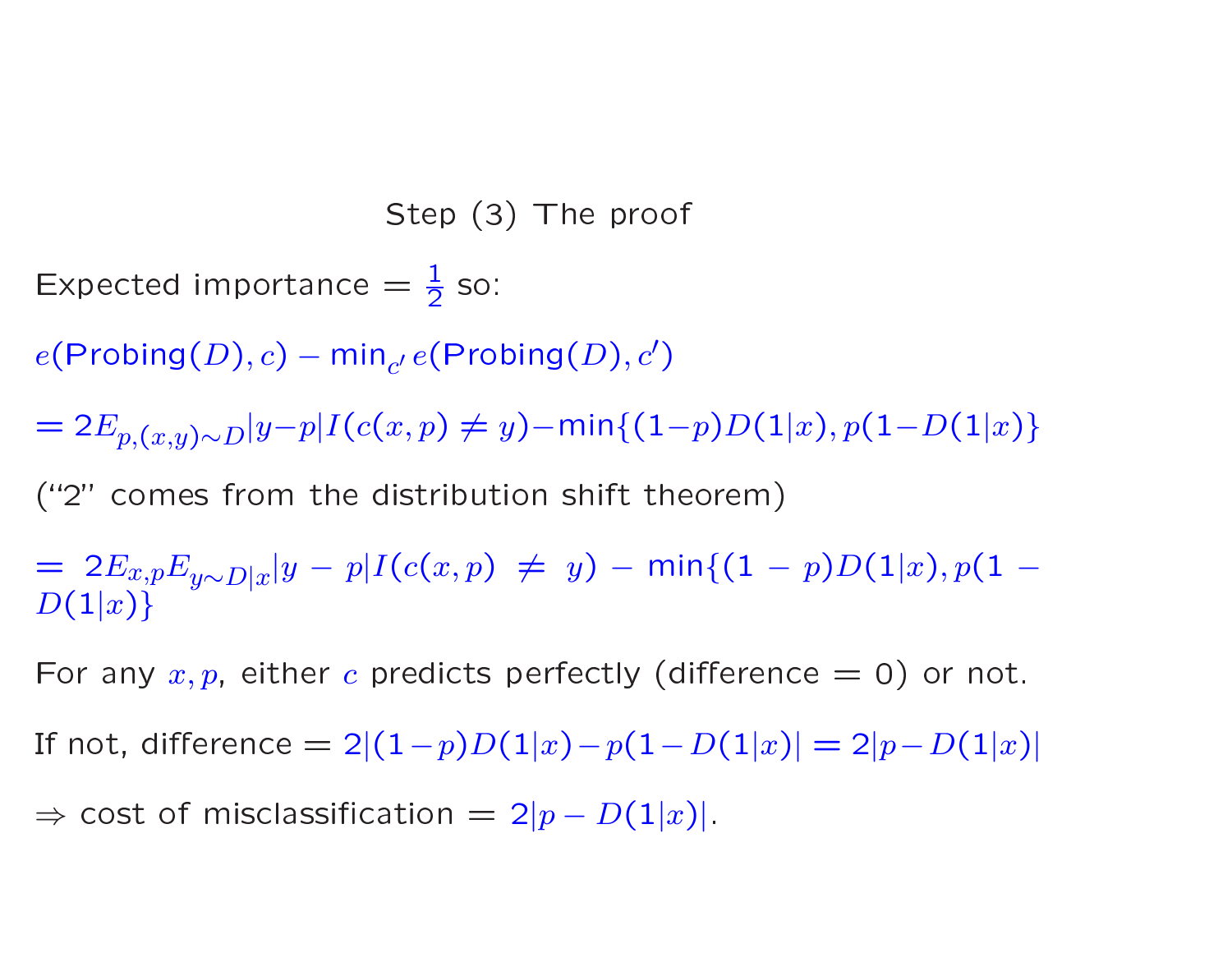# Step (3), The Proof II tep (3), Th<br>rs maximize

Step (3), The Proof II<br>How can  $\epsilon$  binary errors maximize probability estimation errors? ze<br>n o

- flow can  $\epsilon$  binary errors maximize probability estimation errors<br>1. Only classifications  $c(x,p)$  on one side of  $D(1|x)$  err. (othe :<br>rwise sort  $=$  cancellation of errors  $=$  wasted binary erro<br>Errors for  $p$  closer to  $D(1|x)$  are preferred over errors fu Step (3), The Proof II<br>binary errors maximize probability estimation error<br>assifications  $c(x, p)$  on one side of  $D(1|x)$  err. (other<br> $rt$  = cancellation of errors = wasted binary errors) f *D*<br>stec<br>d o
- wise sort  $=$  cancellation of errors  $=$  wasted binary errors)<br>2. Errors for  $p$  closer to  $D(1|x)$  are preferred over errors furthe  $\overline{r}$ from  $D(1|x)$  (sort makes these equivalent, and the impo Ily classification<br>ie sort = cand<br>ors for p close<br>m  $D(1|x)$  (so Elation of errors  $=$  wasted binary e<br>er to  $D(1|x)$  are preferred over errors<br>rt makes these equivalent, and the er<br>rtance weighted loss is smaller for nearer erro oser to  $D(1|x)$  are preferred over<br>
(sort makes these equivalent, and<br>
d loss is smaller for nearer errors) tance weighted loss is smaller for nearer errors)<br>  $\Rightarrow$  deviation  $\Delta$  requires at least importance weighted loss  $D(1|x)$  (sort make:<br>veighted loss is sn<br>n  $\Delta$  requires at le th<br>d lo

 $\int_{D(1|x)}^{D(1|x)+\Delta}$  $D(1|x)$  2|D(1|x) – z|dz =  $\Delta^2$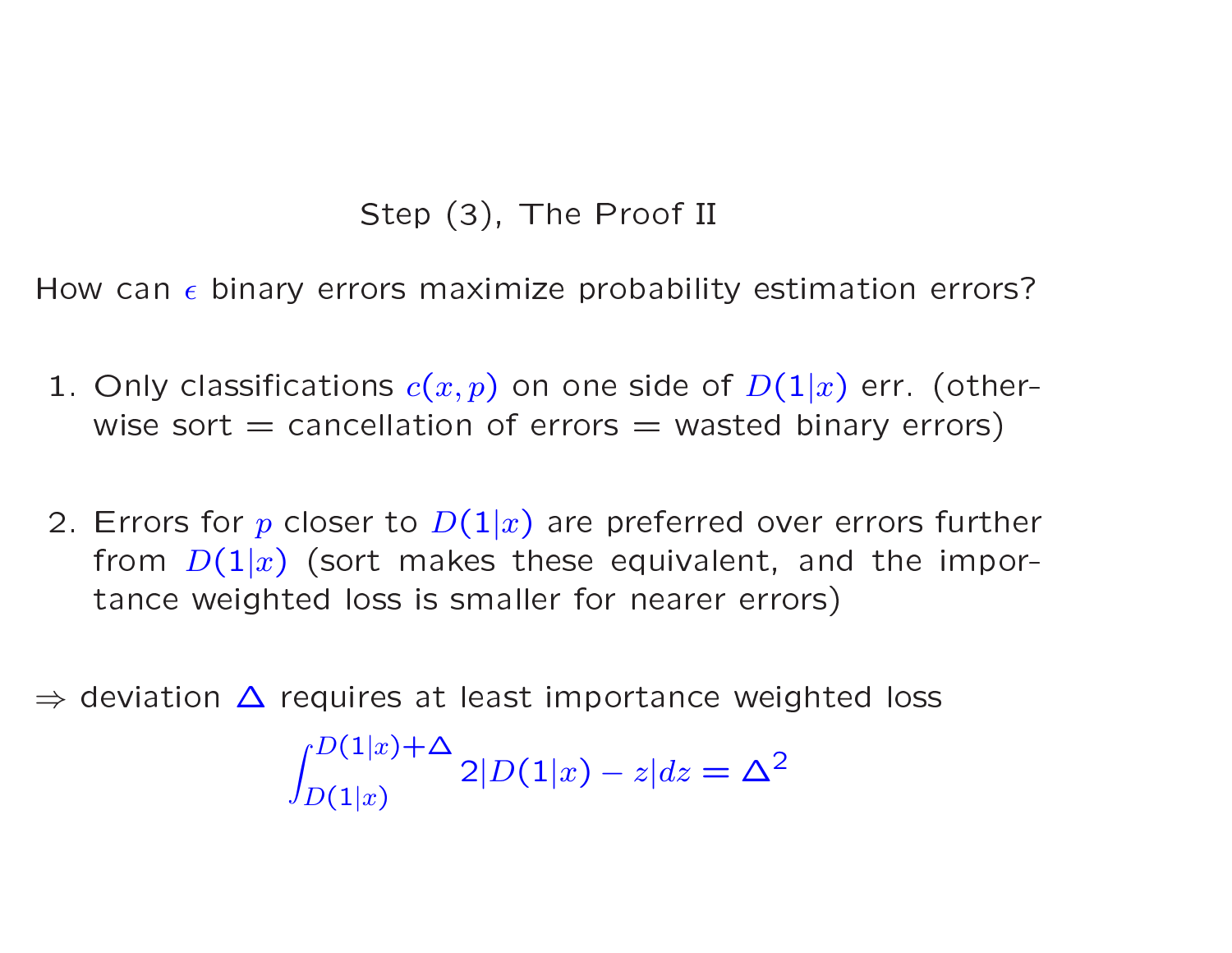Step 4: Application

[See KDDcup 2004 results]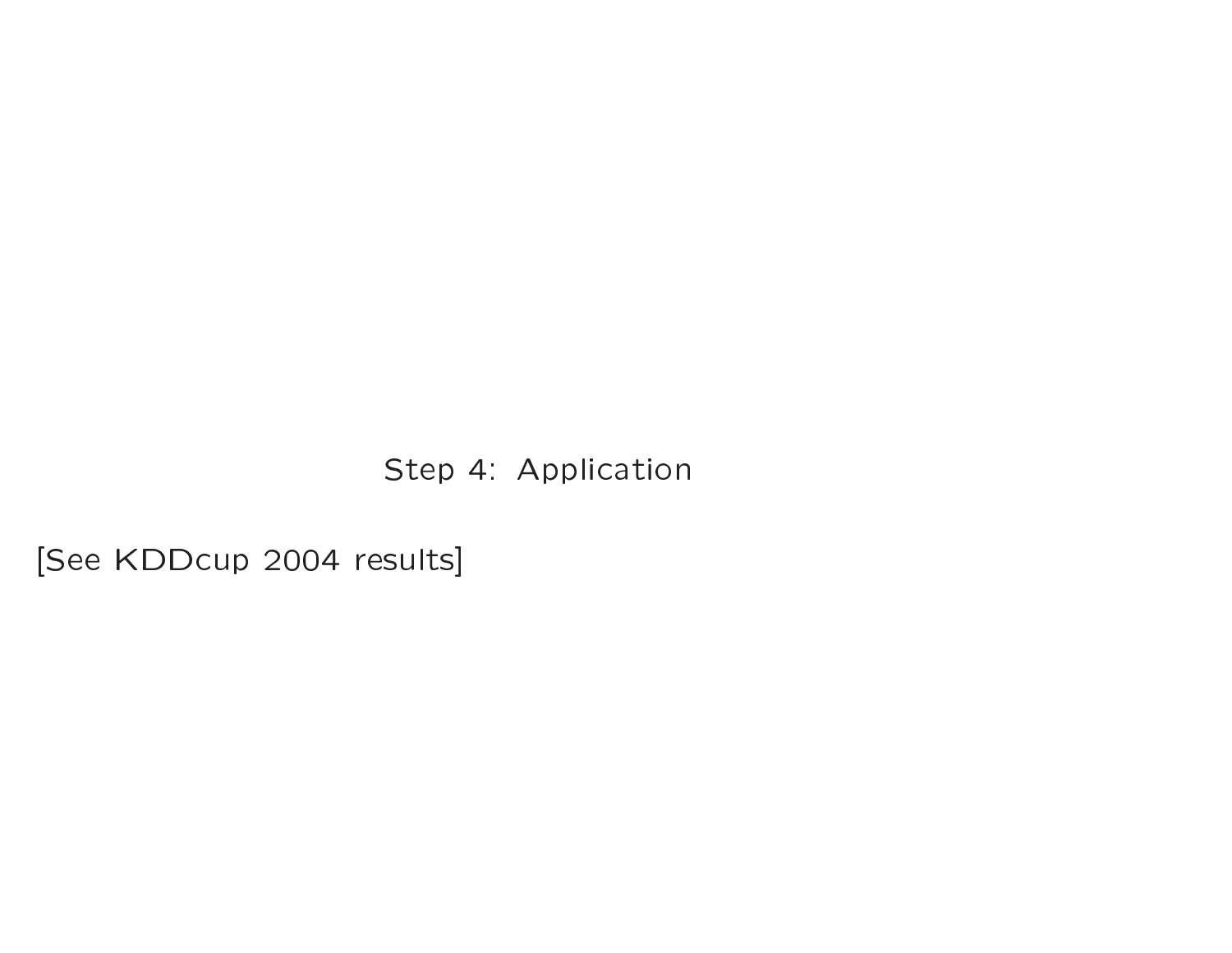# What Are Learning Reductions?

- 1. Mechanism for creating many learning algorithms for new learning problems.
- 2. A simple, easy-to-use theory gun.
- 3. A method for understanding learning problem relationships.
- 4. An atomization method: decomposes learning into subproblems and reassembles them to solve a "harder" problem.
- 5. A formal specification of some intuitions often used in applied machine learning. Formalization facilitates.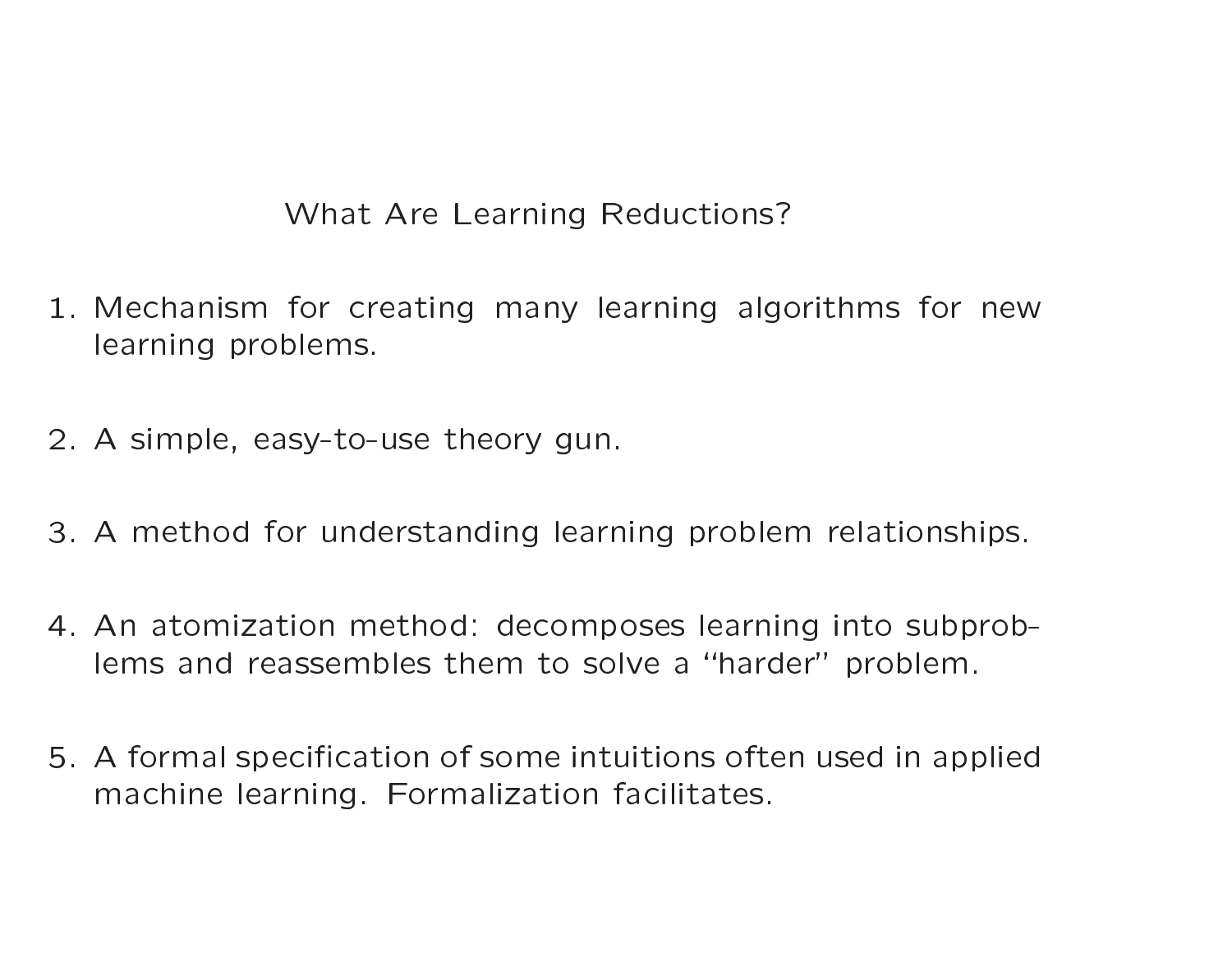### Disadvantages of Learning Reductions

- 1. Not a complete story. Reductions are a "rule of thumb" kind of analysis where easy reduction does not imply it works, always. Example: reductions that encrypt the feature space.
- 2. The computational requirements may sometimes be nontrivial (multiplication by  $x10$ , perhaps). The "one classifier trick" may be helpful.
- 3. There is no guarantee that the created subproblems are "easy".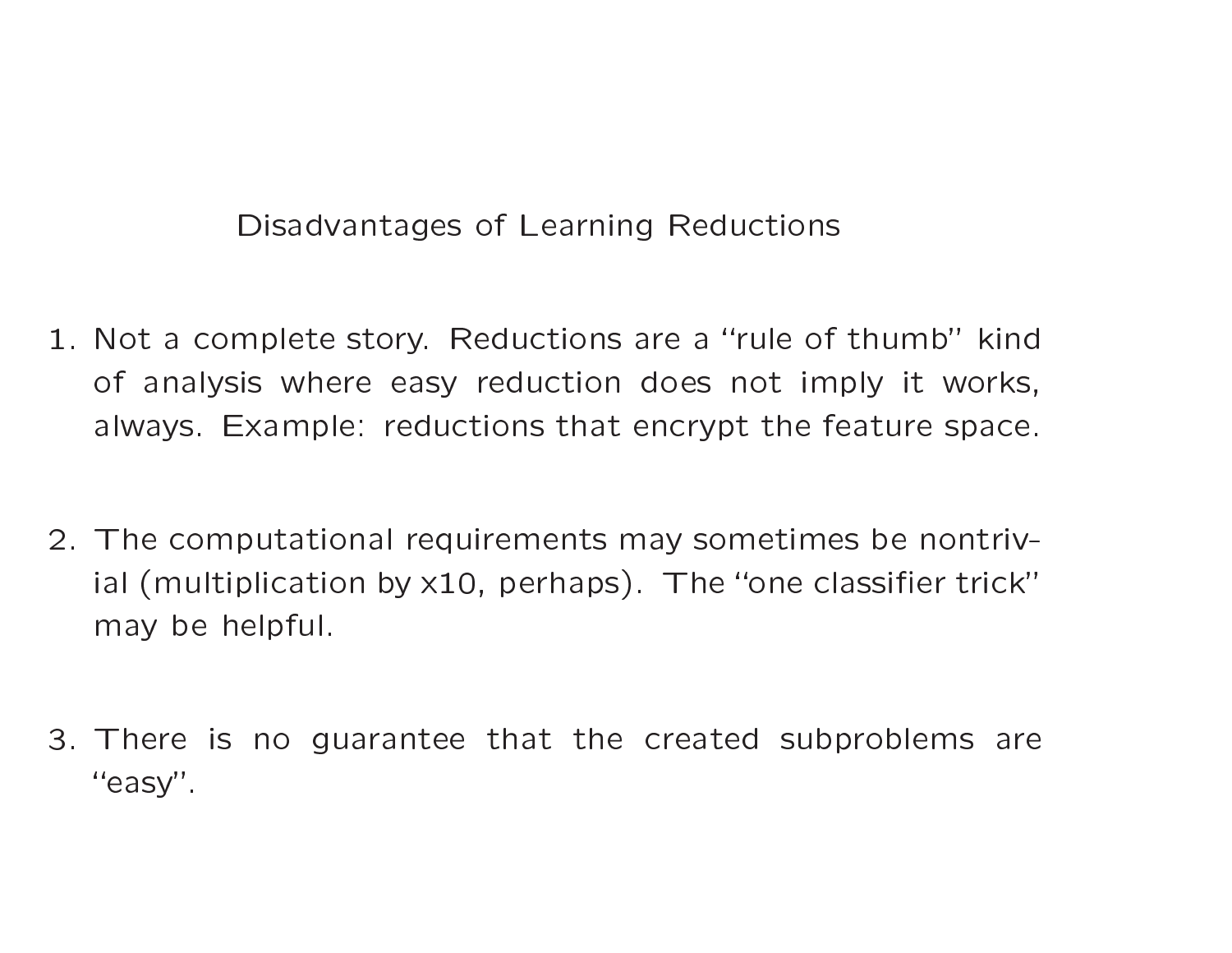

Error Limiting Reductions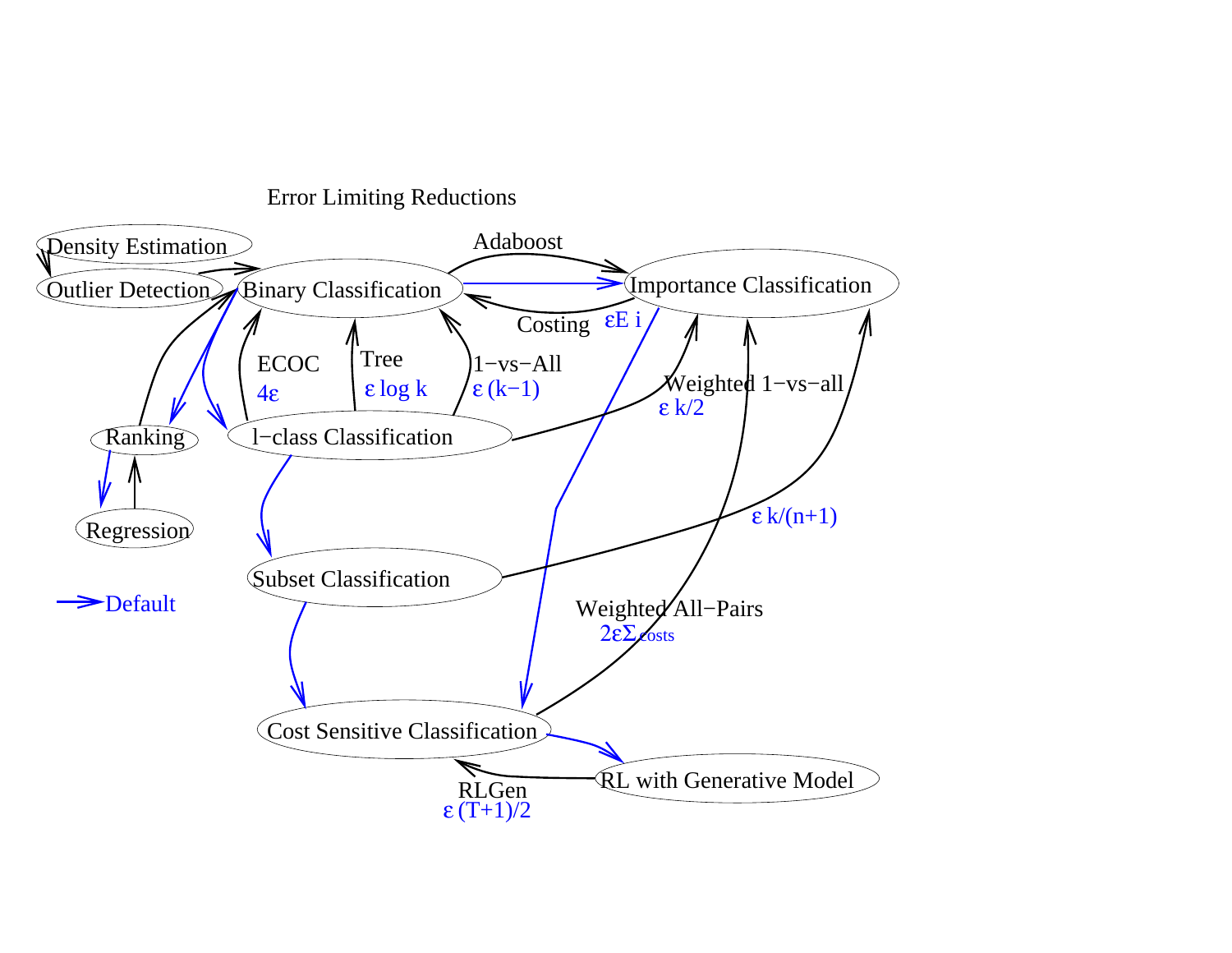Uses of Error Limiting Reductions

- Tom Dietterich can reason that ECOC is plausibly useful before doing experiments because it has superior mathematical robustness.
- Yann LeCun can reason that "end-to-end learning" is superior to piecewise learning, because it has superior robustness. More generally, suggests "learning digestion": more direct estimation of the prediction.
- Anyone can build dozens of learning algorithms to address new losses and new information sources with the effort of building one learning algorithm.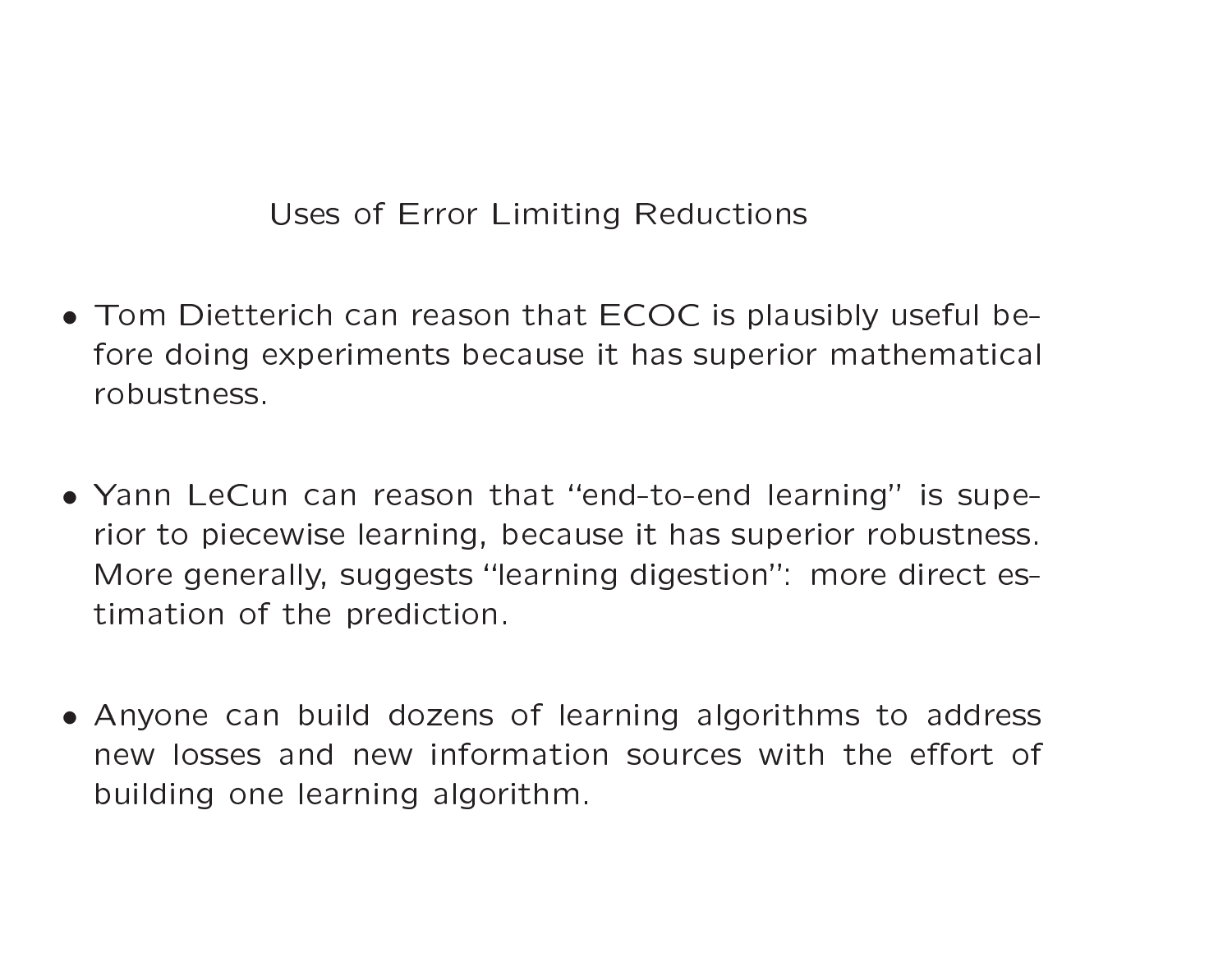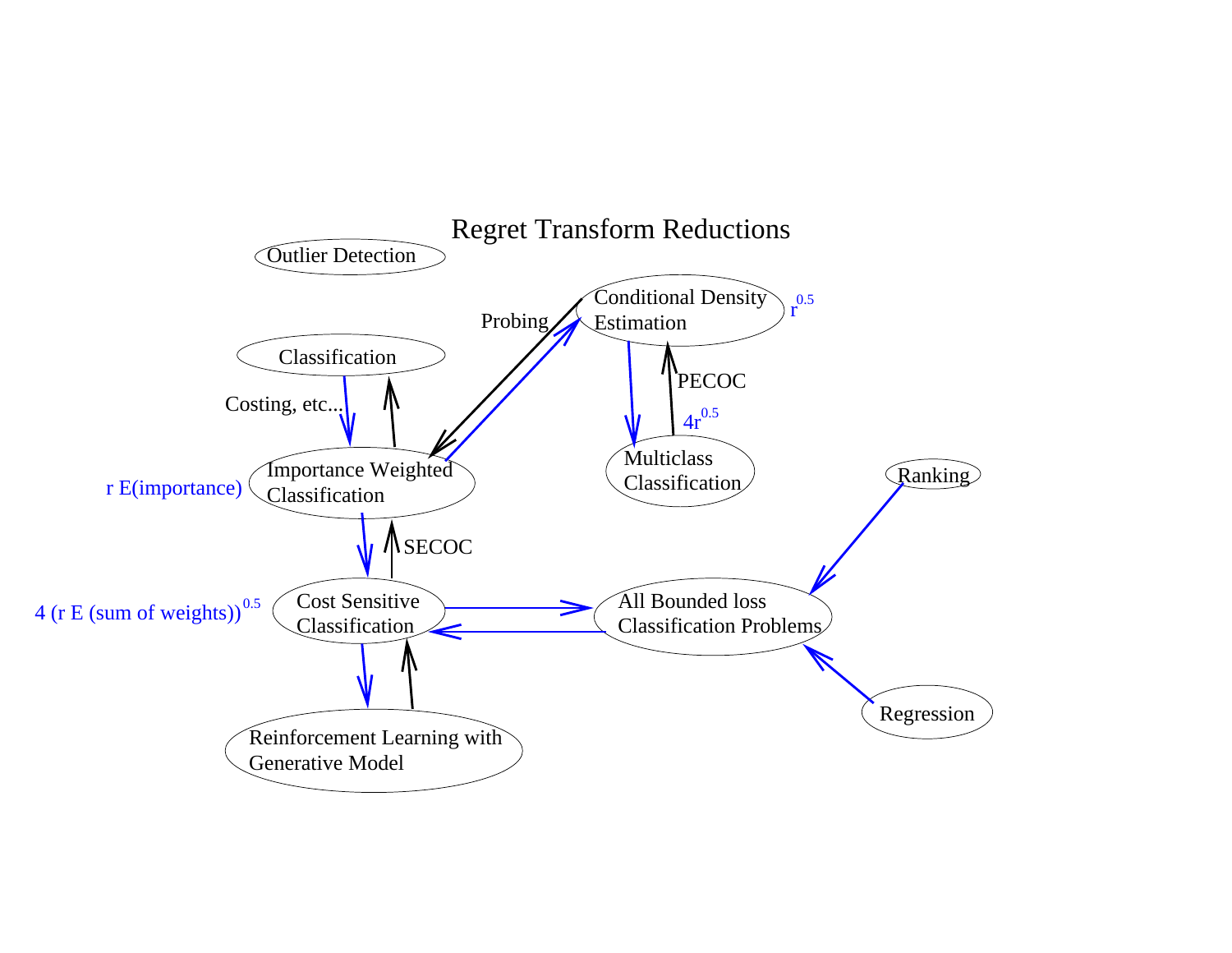Uses of Regret Transform Reductions

- Tom Dietterich can prove using ECOC with probabilistic decoding is better than hard decoding.
- Hal Daume might build a better machine translation system using reductions-motivated modifications.
- Dan Roth can justify (and perhaps improve) his language learning system.